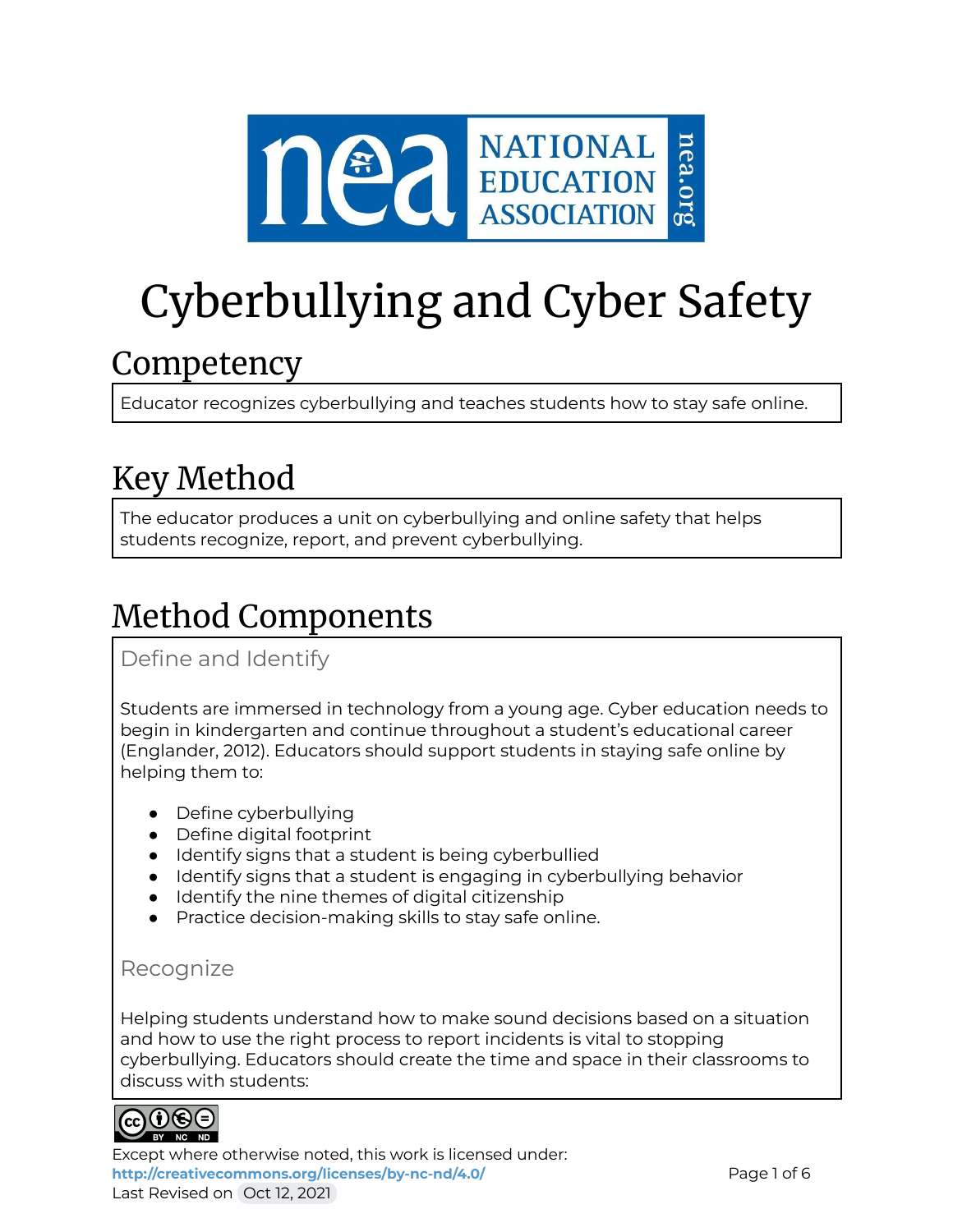- Steps to identifying cyberbullying behavior
- Steps to recognizing and reporting being cyberbullied
- Steps to recognizing and reporting someone who is being cyberbullied
- Steps to recognizing and reporting that you are being cyberbullied
- A specific process to clean up your digital footprint (grades 3–12).

#### Learning Outcomes

Research suggests all cyberbullying education should include lessons relevant to online game-playing dynamics, problems on Facebook, email, text messaging and other social media platforms (Englander, 2012). By the end of the lesson, students should be able to:

- Make decisions to implement strategies for being safe online (grades K–12)
- Use critical thinking activities to identify their own personal digital footprint (grades K–12)
- Develop a plan to improve their digital footprint (grades 5–12).

### Discussion and Reflection

- Be prepared to adequately discuss online media usage
- Be prepared to adequately discuss the power of words
- Be familiar with social media platforms and texting language
- Be prepared to understand various types of bullying and the ways in which differences (cultural, racial, sexual identification, etc.) can precipitate bullying
- Be familiar with the cyberbullying laws/guidelines in your school, district, or state.
- ●

### Supporting Rationale and Research

Cornell, D. & Limber, S.P. (2015). "Law and policy on the concept of bullying at school." American Psychologist, 70.4, 333-43. <https://www.apa.org/pubs/journals/releases/amp-a0038558.pdf>

Englander, Elizabeth. (2012). Cyberbullying among 11,700 Elementary School Students, 2010–2012. In MARC Research Reports. Paper 4. [http://vc.bridgew.edu/cgi/viewcontent.cgi?article=1005&context=marc\\_reports](http://vc.bridgew.edu/cgi/viewcontent.cgi?article=1005&context=marc_reports)

Press Office (2012). "U.S. Department of Education Provides Guidance to Help Classroom Teachers Combat Bullying." U.S. Department of Education. [https://www.ed.gov/news/press-releases/us-department-education-provides-guida](https://www.ed.gov/news/press-releases/us-department-education-provides-guidance-help-classroom-teachers-combat-bullying)



Except where otherwise noted, this work is licensed under: **<http://creativecommons.org/licenses/by-nc-nd/4.0/>** Page 2 of 6 Last Revised on Oct 12, 2021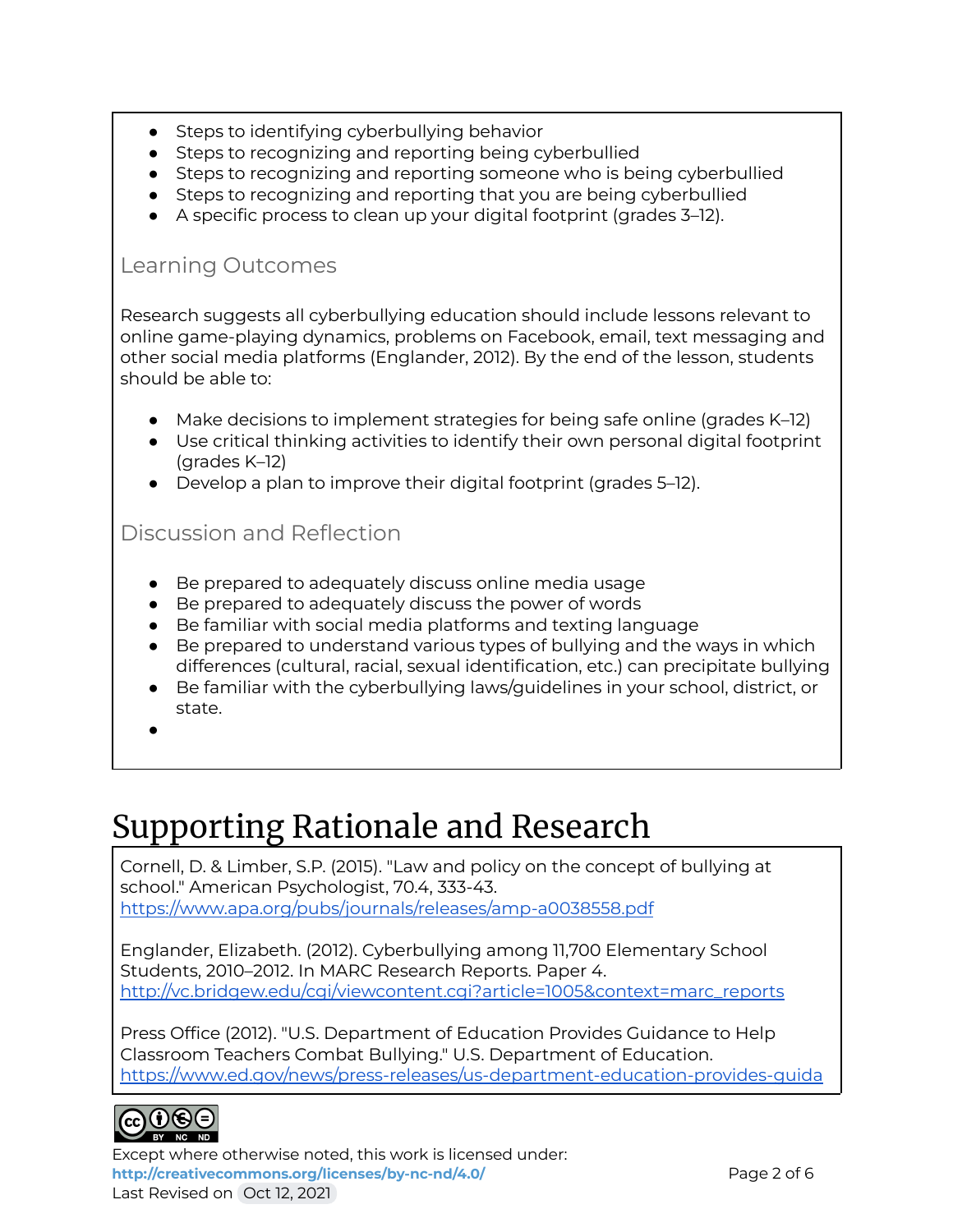[nce-help-classroom-teachers-combat-bullying](https://www.ed.gov/news/press-releases/us-department-education-provides-guidance-help-classroom-teachers-combat-bullying)

Rigby, K. & Slee, P.T. (2008). "Interventions to reduce bullying." International Journal of Adolescent Medicine and Health, 20, 165-83.

[http://www.bullyingawarenessweek.org/pdf/Bullying\\_Prevention\\_Strategies\\_in\\_Sch](http://www.bullyingawarenessweek.org/pdf/Bullying_Prevention_Strategies_in_Schools_Ken_Rigby.pdf) [ools\\_Ken\\_Rigby.pdf](http://www.bullyingawarenessweek.org/pdf/Bullying_Prevention_Strategies_in_Schools_Ken_Rigby.pdf)

### Resources

Bully Free [Pledge](https://neaedjustice.org/facing-hate-and-bias/)

[Cyberbullying](https://www.ncpc.org/resources/cyberbullying/cyberbullying-faq-for-teens/) FAQ for Teens

Teachers' Essential Guide to [Cyberbullying](https://www.commonsense.org/education/articles/teachers-essential-guide-to-cyberbullying-prevention) Prevention

[Cyberbullying:](https://www.scholastic.com/teachers/articles/teaching-content/cyberbullying-what-teachers-and-schools-can-do/) What schools and teachers can do (grades 3–12)

Resources for [Cyberbullying](https://www.ncpc.org/resources/cyberbullying/) Prevention

Free teaching [materials](https://www.missingkids.org/netsmartz/topics/cyberbullying) for online safety for students in grade K-12

The [Cyberbullying](http://cyberbullying.org/) Research Center

Bullying and [cyberbullying:](http://www.educationworld.com/a_curr/what-schools-can-do-to-stop-bullying.shtml) Six things teachers can do (grades K–12)

[CommonSenseMedia](https://www.commonsensemedia.org/search/cyberbullying) Resources on Cyberbullying

Five [internet](http://www.abcya.com/cyber_five_internet_safety.htm) safety rules (grades K–5)

### Submission Guidelines & Evaluation Criteria

*To earn the micro-credential, you must receive a passing score in Parts 1 and 3, and be proficient for all components in Part 2.*

### Part 1. Overview Questions (Provides Context)

#### **400 - 500 words**

*Please use the suggested word count as a guide to answer the following contextual questions. This will help our assessor understand your current context for working on this micro-credential.*



Except where otherwise noted, this work is licensed under: <http://creativecommons.org/licenses/by-nc-nd/4.0/> **Page 3 of 6** Last Revised on Oct 12, 2021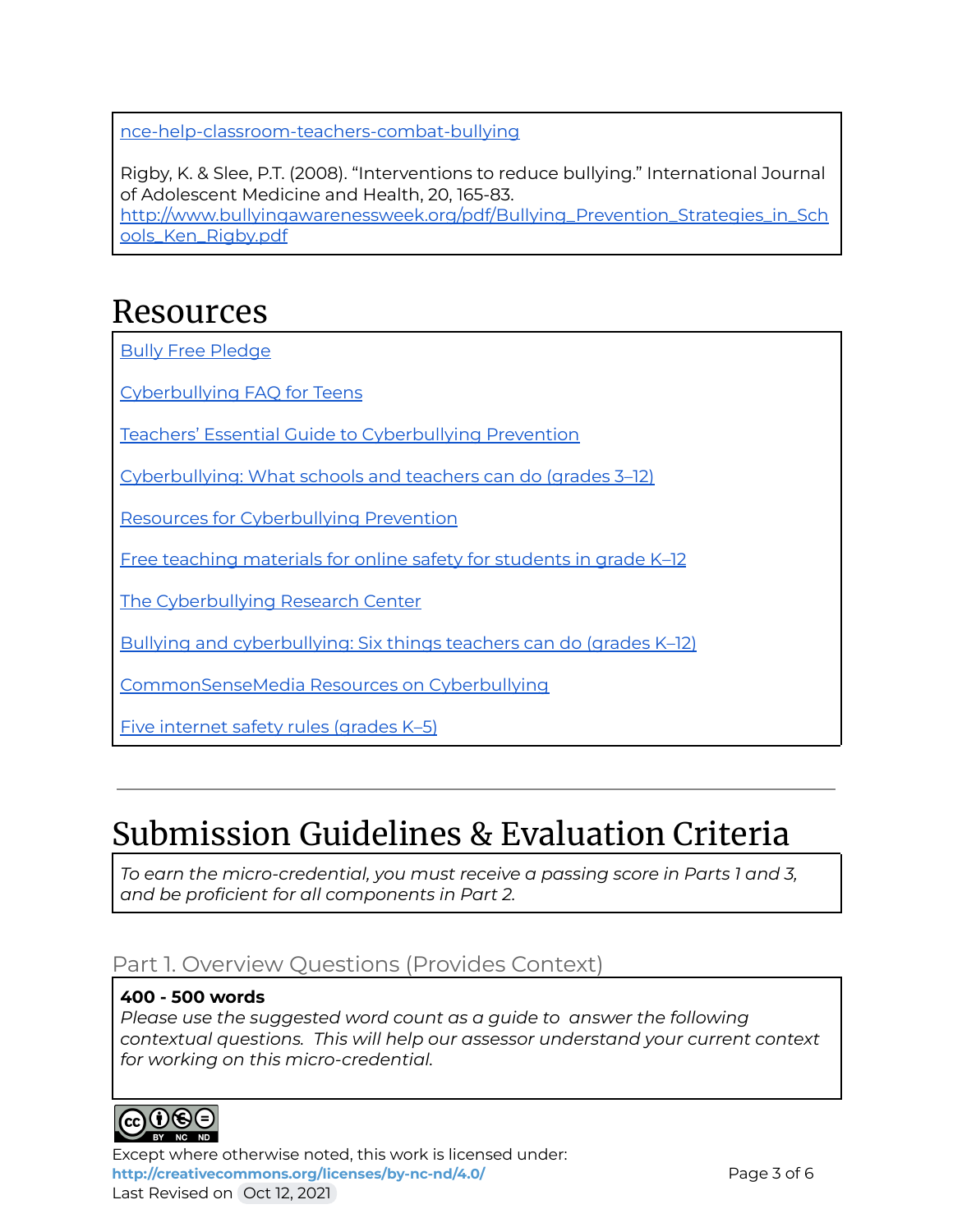*Please do not include any information that will make you identifiable to your reviewers.*

- 1. What background information is important to know to understand the context of your classroom? Consider things such as grade level, subject area, any relevant cultural information, and special considerations regarding student characteristics. Be mindful not to reveal anything confidential about a student.
- 2. How have you recognized and prevented cyberbullying in your classroom/school? Do the steps to recognizing and preventing cyberbullying match your school, district, or state guidelines? Why or why not?

**Passing:** Responses completely address each question using personal examples and supporting evidence. Writing is organized and easy to understand. Grammar, usage, and mechanics are appropriate.

### Part 2. Work Examples/Artifacts/Evidence

To earn this micro-credentials please submit the following **three** artifacts as evidence of your learning.

*\*Please do not include any information that will make you or your students identifiable to your reviewers.*

**Artifact 1:** One developmentally / grade-level appropriate Unit Plan on Cyberbullying and Cyber Safety which includes all components in one document:

- 2 lessons on cyberbullying
- 2 lessons on cyber safety

**Artifact 2:** Two student projects or assessments from the unit which includes both components in one document:

- One project or assessment from the cyberbullying lesson
- One project or assessment from the cyber safety lesson

**Artifact 3:** Analysis. From your assessments and lessons, evaluate your students' learning with regard to cyberbullying and cyber safety in your classroom, school, or community.

(Choose one method)

- Written analysis (200 300 word narrative analyzing your learning)
- Video analysis (a 3-minute video analyzing your learning)
- Audio analysis (a 3-minute audio recording analyzing your learning)



Except where otherwise noted, this work is licensed under: <http://creativecommons.org/licenses/by-nc-nd/4.0/><br>
Page 4 of 6 Last Revised on Oct 12, 2021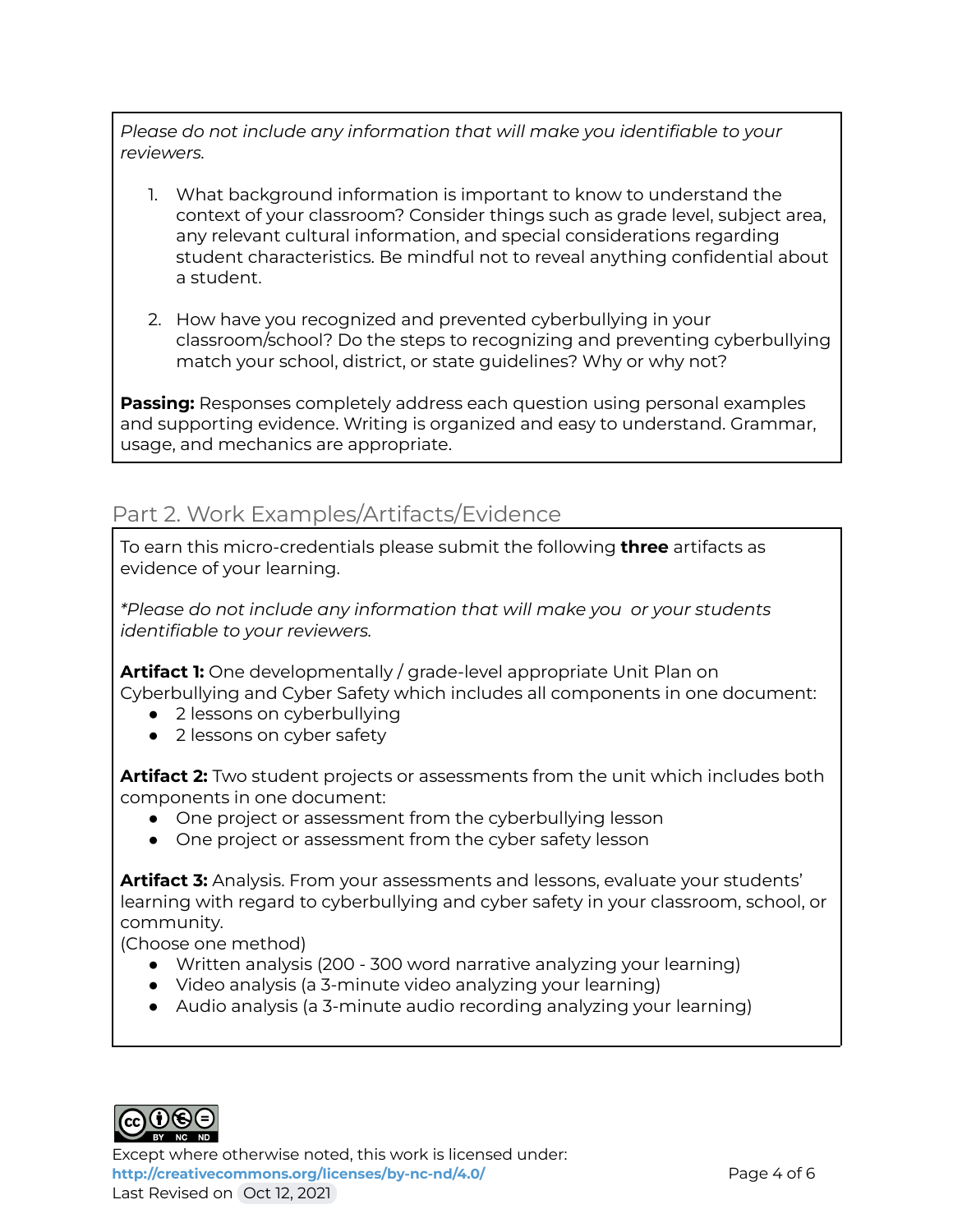#### Part 2. Rubric

|                                                     | <b>Proficient</b>                                                                                                                                                               | <b>Basic</b>                                                                                                                                                                         | <b>Developing</b>                             |
|-----------------------------------------------------|---------------------------------------------------------------------------------------------------------------------------------------------------------------------------------|--------------------------------------------------------------------------------------------------------------------------------------------------------------------------------------|-----------------------------------------------|
| <b>Artifact 1:</b><br><b>Unit Plan</b>              | Four developmentally<br>appropriate lessons<br>are included                                                                                                                     | Some lessons missing<br>or aren't appropriate                                                                                                                                        | No lessons present or<br>none are appropriate |
| <b>Artifact 2:</b><br><b>Student</b><br><b>Work</b> | Two student projects<br>present that<br>demonstrate all<br>required parts                                                                                                       | Some student<br>projects present that<br>demonstrate some<br>required parts                                                                                                          | No student projects<br>present                |
| <b>Artifact 3:</b><br><b>Analysis</b>               | Analysis of learning is<br>thoughtful and<br>compelling. Analysis<br>identifies specific<br>classroom<br>experiences and<br>includes successes<br>and areas for<br>improvement. | Analysis of learning is<br>thoughtful and<br>compelling. Analysis<br>identifies general<br>classroom<br>experiences and<br>includes either<br>successes or areas for<br>improvement. | Analysis of learning is<br>not clear/evident  |

### Part 3 Reflection

#### **450 - 550 words**

Use the word count as a guide to write a personal reflection about your work on this micro-credential. For tips on writing a good reflection review the following resource:

How Do I Write a Good Personal [Reflection?](https://isthismystory.com/learning/how-do-i-write-a-good-personal-reflection/)

*Please do not include any information that will make you identifiable to your reviewers*.

- How will you know that this lesson had an effect on cyberbullying in your class or at your school? How will you motivate students to explore, respect and embrace differences between and among other cultural groups?
- If you were to teach this lesson again, what would you do differently? What did you learn about how your own personal biases could impact the classroom environment? What steps will you take to work on beginning to change your perspective?



Except where otherwise noted, this work is licensed under: <http://creativecommons.org/licenses/by-nc-nd/4.0/><br>
Page 5 of 6 Last Revised on Oct 12, 2021